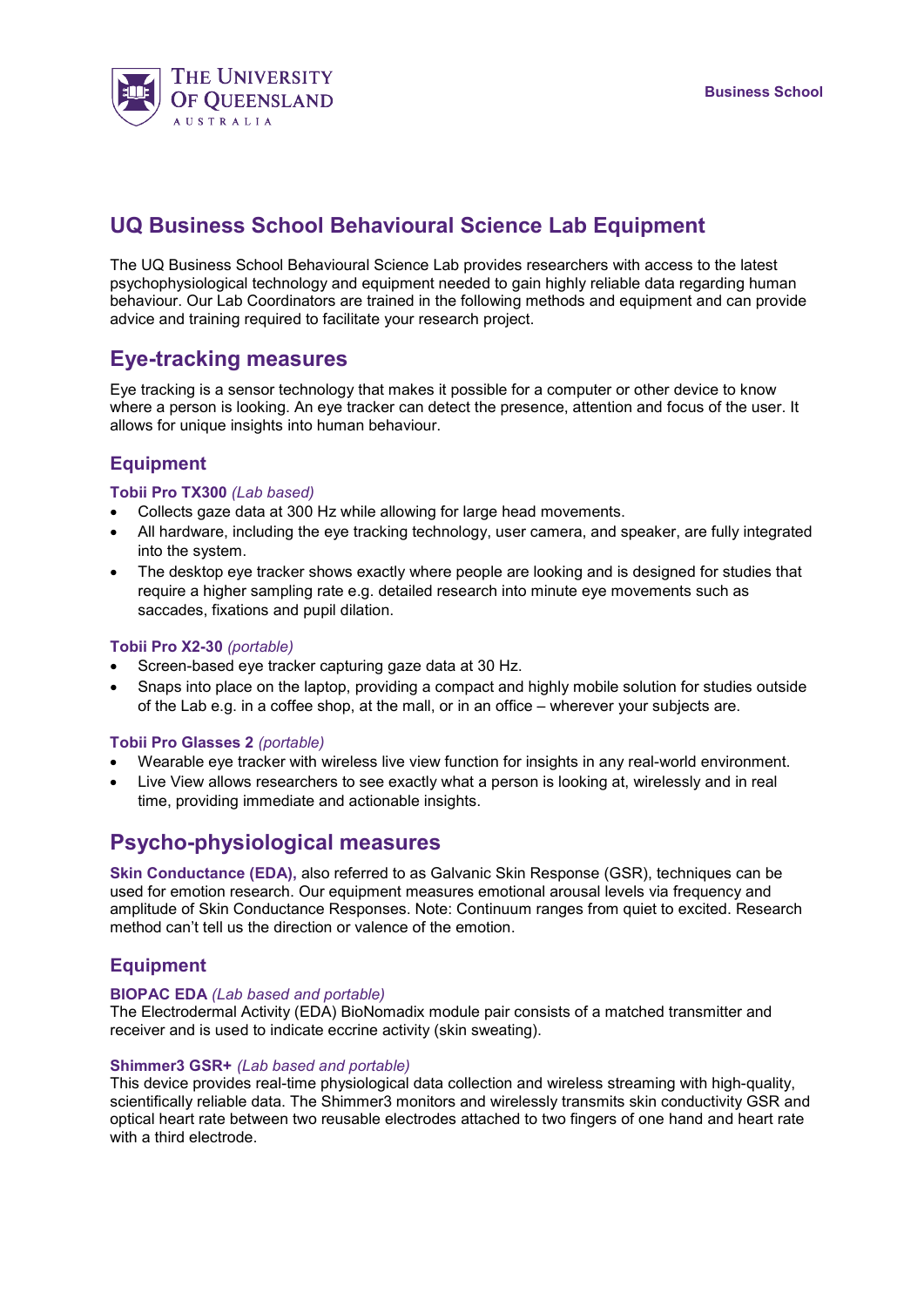

#### **Empatica Wristband** *(portable)*

- Includes ability to measure skin conductance, heart rate, blood volume pulse, skin temperature and motion-based activity.
- Allows for research in the field and Lab, meaning researchers can measure consumers' physiological signals in daily life.

#### **Facial Expression Analysis**

The face reveals both conscious and non-conscious reactions. Our software analysis platform iMotions integrates Affectiva's Affdex technology to gain deeper insight into human emotional reactions via facial expressions. The powerful algorithms give expression metrics for 21 different nuanced facial expressions and seven key emotions (joy, anger, surprise, fear, sadness, disgust, contempt). Expression metrics indicate when users make a specific expression (e.g., a smile) along with the degree of confidence. The metrics can be thought of as detectors: as the facial expression occurs and becomes more apparent, the score rises from 0 (no expression) to 100.

## **Electroencephalography**

Electroencephalography (EEG) records electrical activity using electrodes placed on the surface of the scalp and outputs this electrical activity as a series of underlying brain waves.

Measuring electrical activity from the brain is useful because it reflects how the many neurons in the brain communicate with each other via electrical impulses, and how they are associated with cognitive processes such as drowsiness/alertness, wakeful relaxation, and approach or avoidance.

With EEG, you can obtain insights into how the brain works by detecting the cognitive processes underlying human behaviour. From language and visual processing to executive functioning and memory encoding, EEG data can tell us a lot about how alert, motivated, or engaged we are or how difficult a task is if interpreted correctly.

### **Equipment**

#### **ABM B-Alert X10 EEG** *(lab-based)*

- Mobile 10-channel wireless EEG headset that allows for multiple analysis opportunities to meet the needs of researchers across many fields.
- Integration with the iMotions EEG Module enables researchers to seamlessly conduct studies and validate results faster. The flexible software connects, records, and live visualises EEG data and metrics from a range of different EEG headsets, and is a complete experimental suite for EEG, from calibration and stimuli presentation, to export of results.

#### **Emotiv EpocX Portable Wireless EEG** *(portable)*

- Tracks regional brain activity during interventions in high resolution and extrapolates neural activity into multiple emotional responses e.g. excitement, engagement, relaxation, interest, stress and focus.
- 14-channel headset with 9-axis head motion tracking and rotatable headband for greater participant comfort e.g. can be used in sleep studies.
- Capable of raw EEG output, tracking user facial expressions, and storing multiple brain-computer interface (BCI) commands.

#### **Emotiv Insight Portable Wireless EEG** *(portable)*

- Lightweight portable brain and face-tracking headset with 9-axis head motion tracking and 9 hours battery life.
- Sensors are mess-free and does not require applying gel or saline solutions on the participant's head to function.
- Can be utilised to track brain activity to stimulus during an intervention, and as a multi-channel (up to 5) brain-computer interface (BCI).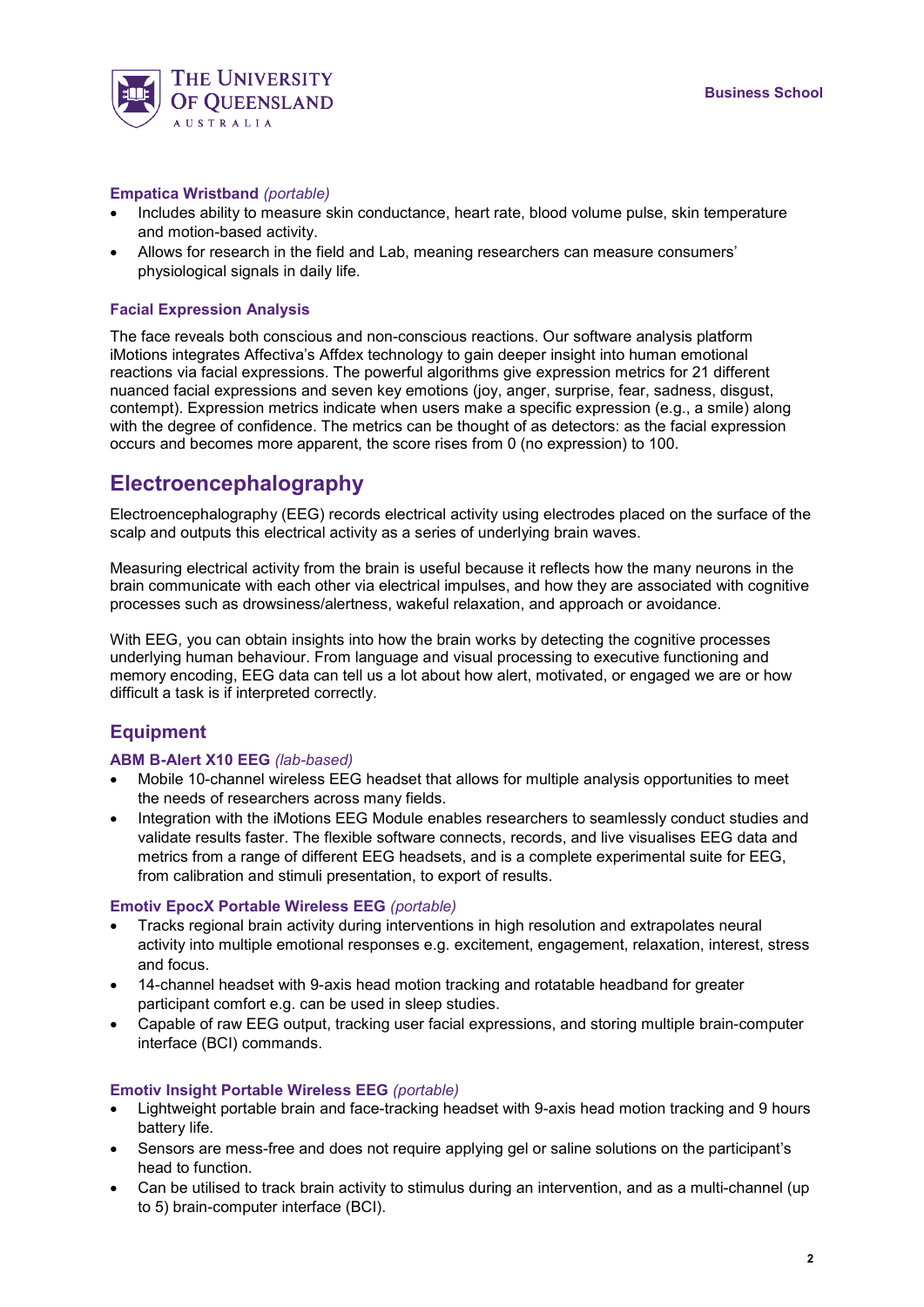

#### **Facial Electromyography (EMG)** *(Lab based)*

- BIOPAC EMG can be used to measure human and animal subjects from large and small muscle groups, including facial EMG for analysing facial expressions and startle paradigms through Acq*Knowledge®.*
- EMG data is commonly used as an indicator of emotional valence (the intrinsic attractiveness or non-attractiveness of an event, object, or situation) via electrical potentials generated by muscle cells.

# **Virtual Reality Technology**

Virtual reality technology can be used in research as an intervention or stimulus in fields like tourism, business community, filmmaking, medicine, architecture, space exploration, and the battlefield.

### **Equipment**

#### **Oculus Rift** *(Lab based)*

- The Oculus Rift enables the sensation of presence the feeling as though you are actually in an environment you're not. This equipment can be used for:
	- $\circ$  virtual tours of an environment and or an experience
	- o training of new employees
	- o a 360 view of a product
	- o improving quality of life for those with limited mobility.

#### **Leica BLK360 Imaging Laser Scanner** *(portable)*

- Captures full-colour 3D panoramic images for use in virtual reality environments.
- Takes less than three minutes to fully image a real-world commercial environment.
- Capable of thermal imaging, high dynamic range imaging and 150-megapixel spherical image resolution within a 60-metre radius.

#### **HTC VIVE Pro Eye** *(Lab based)*

- This high-fidelity computer-tethered VR system can:
	- $\circ$  allow research participants to explore 3D-scanned environments from real commercial contexts in virtual reality
	- o track biometric performance during interventions
	- o track eye and facial movements
	- $\circ$  track user movements within up to 100 square metres (10m x 10m)
	- o undertake off-site training protocols for new employees, with high resolution and realism.
- Inputs 3D and scanned environments in Unity and Unreal graphics engines.

#### **Oculus Quest 2** *(portable)*

- This portable wire-free virtual reality system with 2-3 hour battery life is capable of facilitating field research, accessing remote participants and as a mobile education to deliver training programs on-site.
- The all-in-one system doesn't require tethering to external computing or tracking devices when participant is sitting down.
- Includes two trackable controllers.